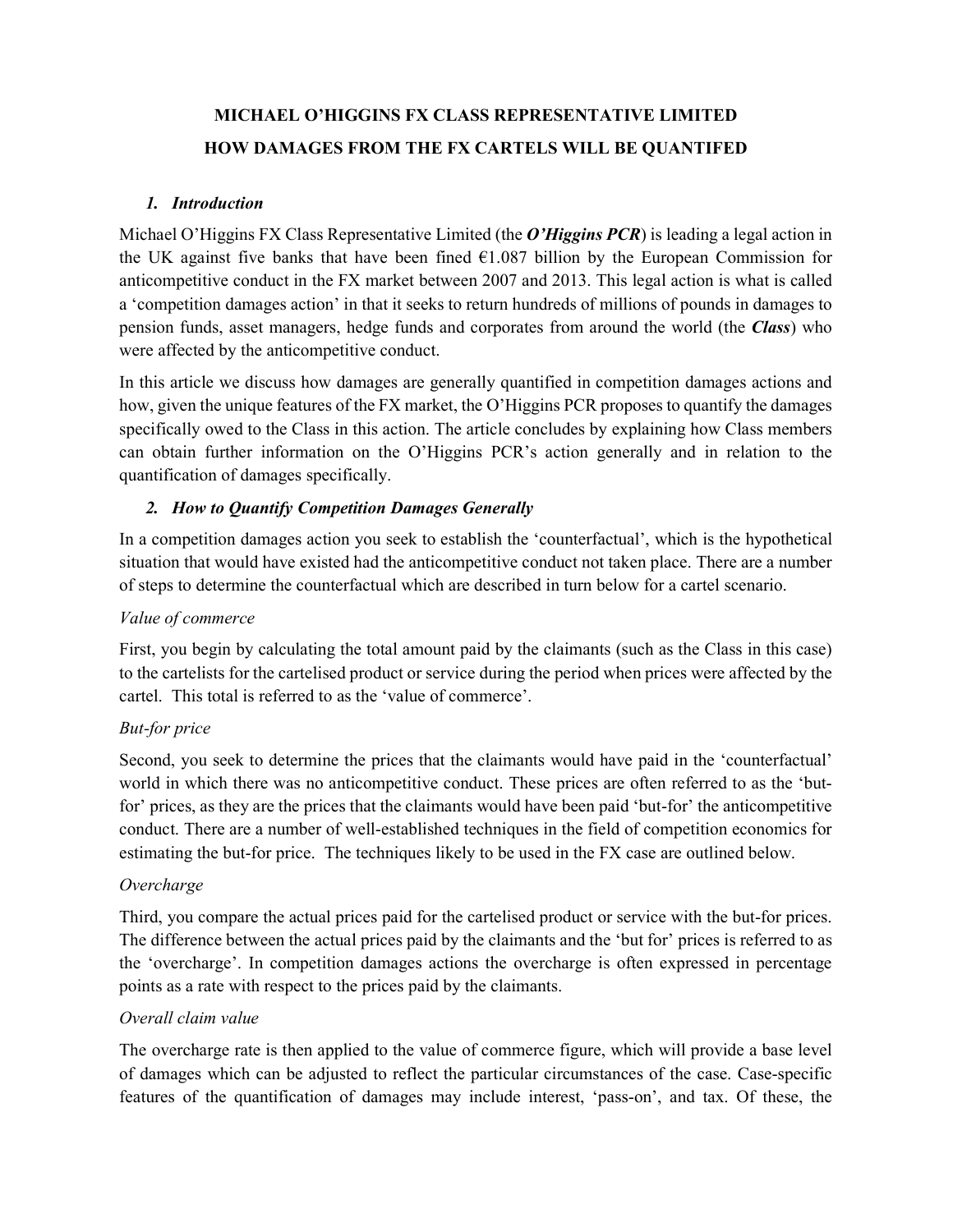application of interest will increase the base level of damages while accounting for pass-on and tax may reduce the base level. Taking these in turn:

- Interest should be awarded to reflect the passage of time since the anticompetitive conduct took place, which is often many years before any award of damages or settlement. The applicable rate of interest and whether it should be applied on a simple or compound basis will vary depending on the case. However, the basic principle is that interest should be awarded to compensate the claimant and to reflect the amount the claimant has lost as a result of being out of pocket due to the anticompetitive conduct.
- 'Pass-on' is a concept which is also applied to reflect the actual amount lost by the claimant due to the anticompetitive conduct. Pass-on refers to the amount of the overcharge that was passed on by the claimant to the claimant's own customers, particularly where the claimant set their price by reference to input costs that include the cost of the cartelised product or service. Under English law, if the claimant passed the overcharge further downstream, they are not the one who suffered loss and so they do not have a right to claim. It is for the defendants to prove that any pass-on took place although there is a burden on claimants to show how they address the recovery of costs in their business. The existence of pass-on – and if it exists, rate of passon – will always be a fact-specific question to each case.
- Deductions to the base level of damages may also be applied to reflect the claimants' tax position.

The principles of how damages are quantified in general apply equally to individual actions and to collective actions like the O'Higgins PCR's claim. In a collective action, you can have an 'aggregate award of damages' which the Competition Appeal Tribunal defines in Rule 73(2) of its rules as "*an award of damages made by the Tribunal in collective proceedings without undertaking an assessment of the amount of damages recoverable in respect of each represented person*". How the aggregate award of damages will be calculated by the O'Higgins PCR in relation to the FX cartels is described in the following section.

## *3. How the O'Higgins PCR Will Quantify Damages Arising from the FX Cartels*

To quantify damages arising from the FX cartels, the O'Higgins PCR has instructed two eminent experts:

- **Professor Francis Breedon:** Professor Breedon is Professor of Economics and Finance at Queen Mary University of London. His research focusses on the FX market including market microstructure (the study of how financial markets operate) and trading. He also has extensive industry experience as a consultant. Professor Breedon is supported by a team from the consultancy, BDO, consisting of members of their competition economics, financial services, and tax departments.
- **Professor B. Douglas Bernheim:** Professor Bernheim is the Edward Ames Edmonds Professor of Economics and the Trione Chair of the Department of Economics at Stanford University. His research focusses on a variety of fields including antitrust economics,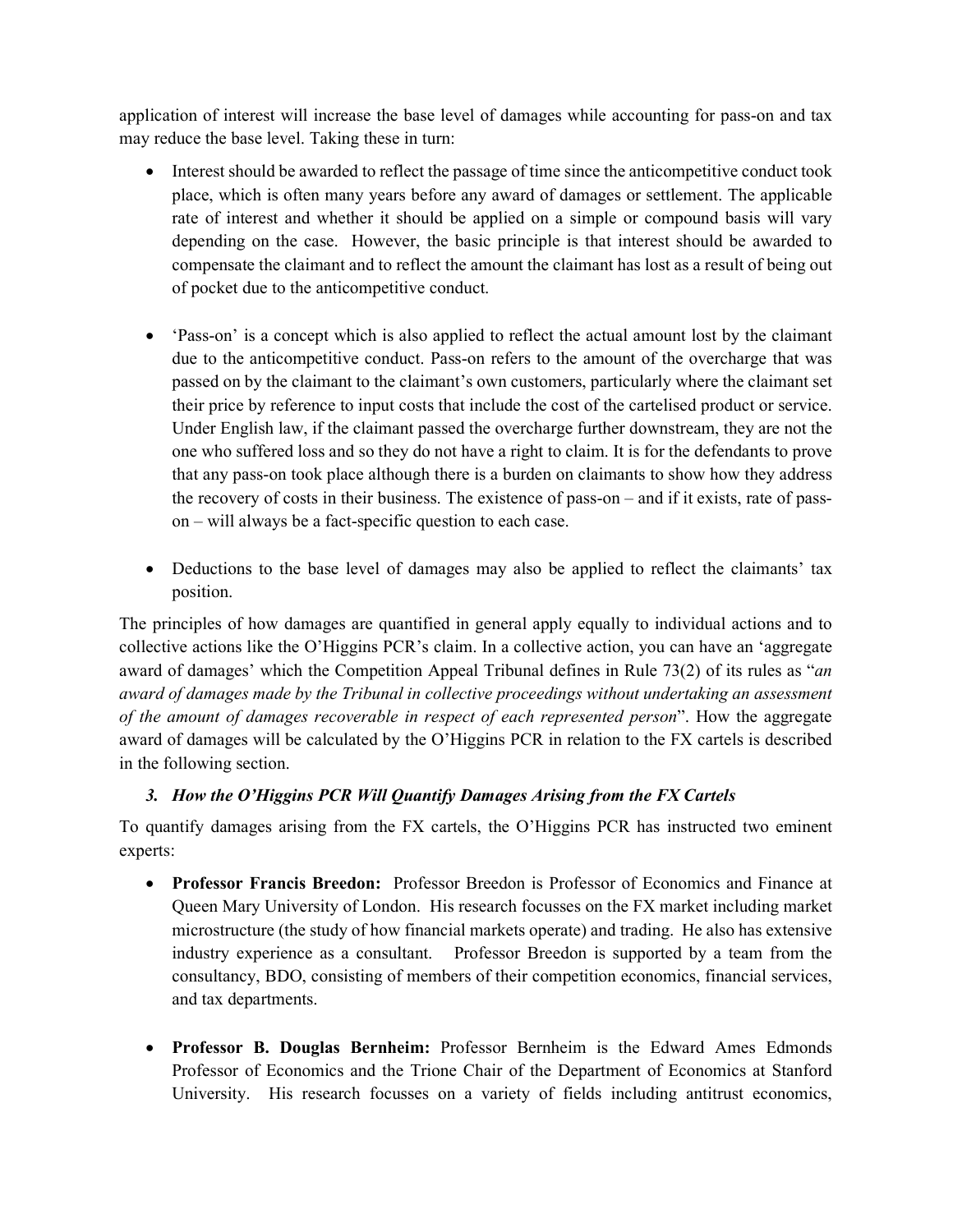behavioural economics, game theory, and financial economics. Professor Bernheim is also a deeply experienced testifying expert in litigation. He is a Partner at the consultancy, Bates White, LLC (*Bates White*), and is supported by a team of experts from Bates White.

• **Industry Expert:** Professors Breedon and Bernheim are also assisted by a former FX trader, Mr Reto Feller of Velador Associates, in relation to understanding the market and how it operates.

Following the process described in the preceding section, the O'Higgins PCR's expert team will compute a base level of damages by calculating the total value of commerce affected, and estimating the overcharge rate caused by the FX cartels. The O'Higgins PCR's expert team will then determine the appropriate level and method of interest to be applied to the base damages and whether any adjustments should be made to account for pass-on or tax. Once any relevant adjustments have been made and interest has been applied, we will then have an aggregate damages figure for the Class.

## *4. How the Methodology Will Be Implemented in the FX Action*

In competition damages actions in the financial services context, such as the O'Higgins PCR's action, there are some nuances to the general approach described in Section 2 above. This is because the products transacted in the financial services sector are not traditional goods (often referred to as 'widgets' by competition lawyers and economists) which customers buy at prices denominated in their domestic currency.

Specifically, the FX market is characterised by the following features:

- First, in relation to FX, the price for a unit of the product (i.e. a specific foreign currency) may be expressed in units of another, non-domestic, currency that one wishes to exchange for it (e.g., 1.22 US dollars for 1 euro). This price is referred to as the 'exchange rate'.
- Second, FX customers may buy the product as well as sell the product.
- Third, buy and sell transactions in the FX market are facilitated by 'market maker' banks who provide the market with liquidity by offering to buy the product (i.e. the foreign currency) at a 'bid' or sell it at an 'ask'.
- Market makers therefore provide a liquidity-providing service on top of the market for the product. The price of this market-making service is the difference between the bid and the ask which is referred to as the 'spread'.

In light of the above characteristics, one of the objectives of the cartelists in the FX cartels was to increase the price they receive for their market-making services by widening the bid-ask spread, without necessarily changing the mid-point between the bid and the ask. Accordingly, it is the spread which has to be measured to determine the relevant overcharge rate for calculating the quantum of damages suffered by the Class.

In quantifying the overcharge on the spread experienced by the Class, our expert team proposes to use two measures of the spread – 'realised spread' and 'effective spread' – which are supported by the market microstructure literature and are consistent with the principles of antitrust economics: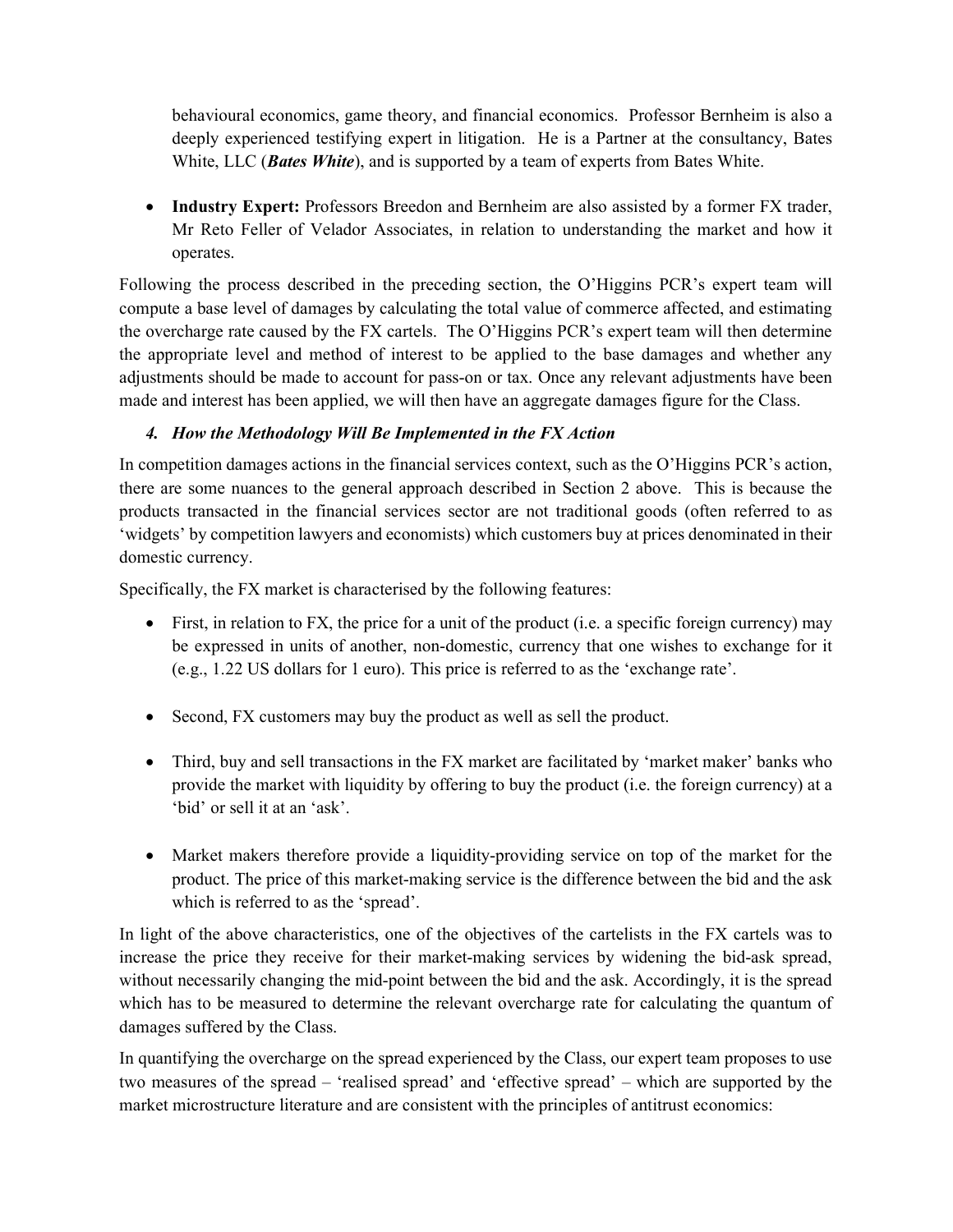- **Realised spread:** The realised spread methodology measures the difference between the execution price of a buy or sell order and the 'market-mid' (the average of the bid and the ask) at a time after a trade's execution;
- **Effective spread:** The effective spread methodology measures the difference between the execution price of a buy or a sell order and the 'market-mid' at precisely the same time.

The advantage of using realised spread is that it captures not only the widening of the bid-ask spread, but also the effect of the FX cartels' direct manipulations of the exchange rates, for example at the time of benchmark fixing. In contrast, effective spread captures only the widening of the bid-ask spread. The difference between the overcharges given by these two spread measures will reflect the effect of exchange rate manipulations. To determine the overcharge for each spread measure, the O'Higgins PCR's expert team will use a form of statistical analysis referred to as 'regression analysis'. Regression analysis is a standard and accepted tool for measuring overcharges arising from anticompetitive conduct.

Regression analysis permits economists to study the relationship between a variable measuring an outcome of interest (a 'dependent variable'), such as a price, and factors that influence the outcome ('explanatory variables'), such as supply and demand conditions. Determining the exact set of the explanatory variables that need to be accounted for in a regression analysis will be a matter for our experts to consider carefully with respect to the FX market.

The regression analysis will then provide a figure or percentage rate for the overcharge arising from the FX cartels. From this point on, the analysis follows the general approach for quantifying cartel damages as discussed in Section 2 above. That is, the calculated overcharge figure or rate will be applied to the total volume of commerce by the Class (the value of commerce will be calculated using available data sources such as from the Bank of International Settlement's triennial FX surveys). Applying the overcharge to the value of commerce will provide a base damages figure which may be adjusted to account for tax and pass-on. The total damages figure will be calculated by applying interest to the damages.

### *5. Estimated Damages and How Class Members Are Compensated*

It is currently estimated that the total damages owed to the Class will amount to hundreds of millions or possibly billions of pounds. However, it is important to note that recovery of any money by way of the action is not guaranteed. The O'Higgins PCR must first be granted a collective proceedings order permitting it to continue as a collective action and will then need to prove its case at trial, unless the defendant banks settle the claim prior to trial.

If the relevant court, which is the Competition Appeal Tribunal, finds that an aggregate award of damages should be made, the damages for each individual class member will be computed by the claims administrator instructed by the O'Higgins PCR. If you are a member of the class, you should keep all records of your foreign exchange trades entered into between 18 December 2007 and 31 January 2013, and any other documents which you think may be relevant.

The legal process is likely to take several years. We encourage class members to register on the O'Higgins PCR's website so that they will be sent occasional emails keeping them up to date of developments.